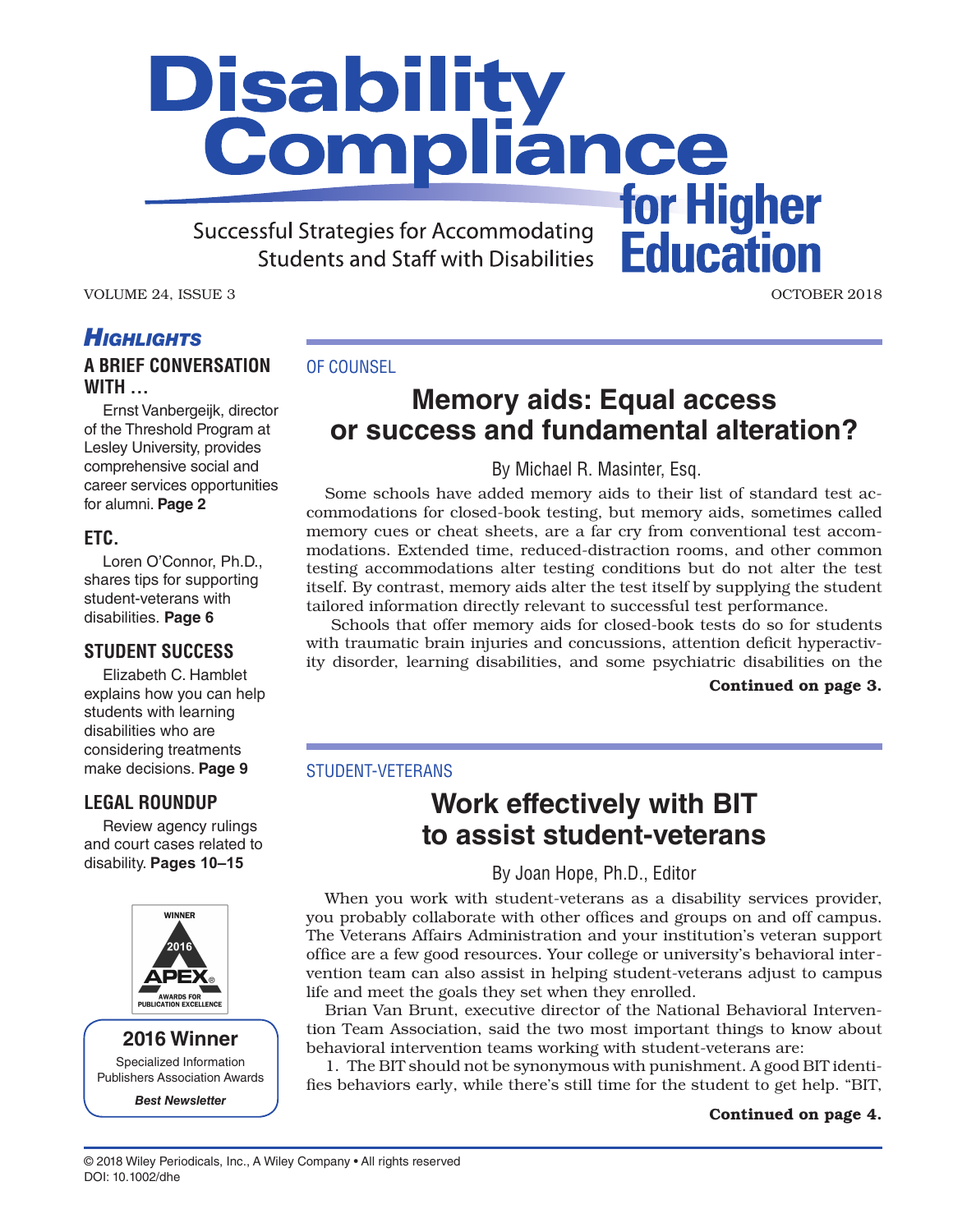#### Continued from page 1

when done well, is a connection to services," Van Brunt said.

The BIT's goals are to prevent problems for the student or the institution and to help students stay on campus, he said. If others see BIT and threat assessment efforts as punitive or adversarial, that creates a problem with rapport. "The idea of being preventative, collaborative, helpful, and caring is at the heart of BIT work," Van Brunt added.

2. The BIT will focus on assessment rather than making assumptions about what it means to be a student-veteran. College officials shouldn't assume that all student-veterans will express the same behavioral issues and do so for the same reasons.

However, some student-veterans might be struggling with events that occurred when they were on active duty, Van Brunt said. If they are asked to write an essay about current affairs, they might have difficulty taking the assignment seriously, he added. Behaviors such as hypervigilance, a startle reflex, sensitivity to loud noises, and irritability might occur in the classroom.

But other student-veterans are ideal students, Van Brunt said. We always should be careful to avoid making assumptions about groups of students based on our bias, he added.

#### **Understand BIT process**

Some campuses had informal BITs before the mass shooting at the Virginia Polytechnic Institute and State University in 2007, Van Brunt said. But after the incident, colleges and universities began to formalize the BIT process, increasing the volume of people identified as at-risk and considering how an institution prevents getting sued.

Van Brunt said the three phases of the BIT's work are:

1. Gathering data, marketing, advertising, and soliciting information from anyone who might have concerns.

2. Applying a risk rubric. Using evidence, team members discuss issues that pose a danger.

3. Building interventions. The BIT connects individuals to care, based on their risk rating. There are five levels of risk: mild, moderate, elevated, severe, and extreme.

Most teams meet every week or every other week, Van Brunt said. They generally have eight to 10 members, and one is often from disability services. An institution with a high student-veteran population might also include a representative from veterans services.

BIT teams are much stronger when there are members that have working knowledge of the Family Educational Rights and Privacy Act and Health Insurance Portability and Accountability Act regulations, Kolpin said.

"At NaBITA, we describe the BIT as a central place for sharing of information in order to keep students safe. With the exception of licensed medical and mental health providers, certain clergy, and human resources, all others on BIT fall under FERPA when it comes to information sharing," Van Brunt said. "This allows disability staff, veterans affairs, academic affairs, student conduct, law enforcement, nonclinical case management, and Title IX to share limited information with the BIT under FERPA's legitimate educational interest clause," he added.

"In scenarios where there is a potential emergency or risk of violence, FERPA allows for sharing under its emergency exemption clause. This information should always be shared as needed and with the least information that still allows the BIT to have what it needs to make better-informed decisions. There never should be a point where entire psychological records, diagnostic, testing, or other private information should be shared," Van Brunt said. Summary information is appropriate, he added.

Disability services providers who serve on a BIT can help the process go well for student-veterans, said Thierry Kolpin, associate professor of school counseling in the School of Education at Brandman University. He recommended that DSS providers focus on the following issues:

➢ Make sure the student does not feel alone. The student needs an advocate. Students need assurance that their voice is being heard and they are not being singled out, Kolpin said.

 $\triangleright$  Address issues using a holistic approach. When students are referred to the BIT, there is often more going on than the particular behavior that resulted in their referral, Kolpin said. The BIT should call on resources both within the institution and in the community beyond it, with the goal of supporting the student on a long-term basis.

But the BIT is not a substitute for the conduct process, Van Brunt said. For example, if a student has a pattern of difficult conversations with professors, that might be a student-conduct issue. "There is no reasonable accommodation for shouting or threatening others," Van Brunt said. However, how campus officials handle a situation would be different for a student with extenuating circumstances compared to how they would handle it for a student having a bad day, he added.